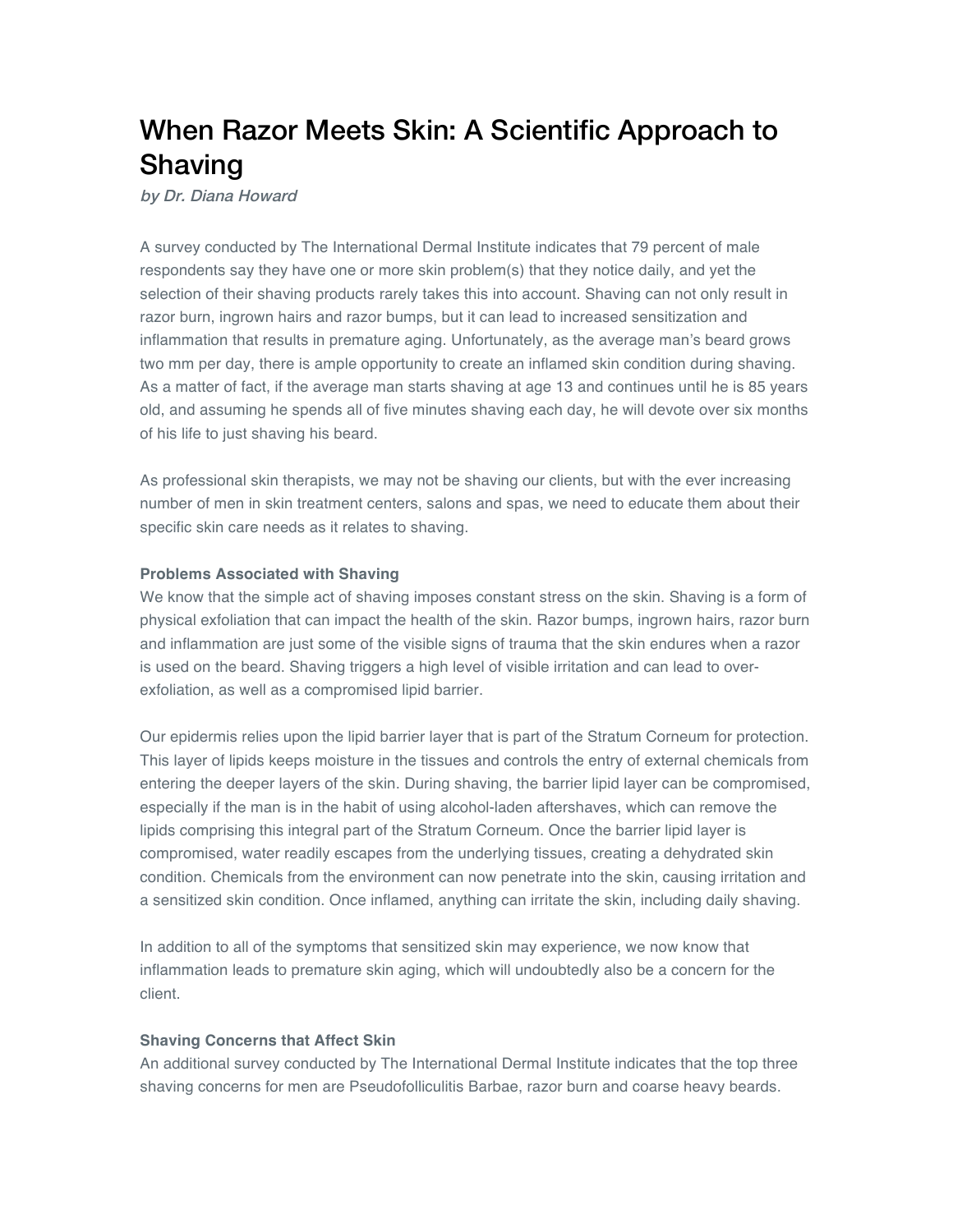#### **Pseudofolliculitis Barbae**

Pseudofolliculitis Barbae includes ingrown hairs and razor bumps. Both of these skin issues are prevalent in African American men or individuals with coarse, curly beard hairs. Studies have shown that the hair follicle on African American men is oriented more horizontal in the dermis rather than upright; when the hair grows with a kink or curl it winds around like a corkscrew, making it more likely to turn into the skin, forming an ingrown hair. Ingrown hairs may also occur when the hair emerges into the skin at an improper angle. The simple process of shaving the end of the hair can force the hair back into its follicle and grow inward instead of exiting the skin.

The body recognizes this ingrown hair as a foreign body (similar to the way it would a splinter) and triggers an inflammatory response that includes redness, itchiness and a raised area that resembles a pimple that can fill with puss.

Razor bumps form when the hair emerges from the follicle and turns and enters an adjacent follicle. The skin responds similarly to an ingrown hair and often produces a keloidal tissue mass over the hair. This results in the characteristic razor bump.

To help prevent ingrown hairs and razor bumps, start by exfoliating with physical and chemical exfoliants prior to shaving. Physical exfoliants will help effectively exfoliate and prep the skin's surface, removing excess Stratum Corneum cells that keep the hairs embedded in the tissue. Chemical exfoliants, including Lactic Acid, Salicylic Acid and Retinol (Vitamin A), will help remove dead skin cells, lift ingrown hairs above the skin line and soften and smooth skin. Salicylic Acid is also an anti-inflammatory agent, which can help calm the skin. For sensitized skin, exfoliate in the evening rather than directly before shaving.

#### **Razor Burn**

Razor burn is inflammation of the skin that could classify as Irritant Contact Dermatitis and includes any nicks, scratches and irritation associated with shaving. Razor burn can occur from:

- A reaction from certain substances or ingredients.
- Shaving too closely and/or too quickly.
- Inadequate lubrication during shaving.
- Shaving against the grain of the hair (against the direction of the hair growth).
- Shaving over already irritated or sensitized areas.
- Applying too much pressure during shaving (which only facilitates the removal of skin cells, resulting in excess friction and irritation).
- Shaving with a blunt blade (a sharp blade will require less pressure).
- Water.

The symptoms of razor burn are burning, itching, stinging and redness. Razor burn can be just a few hours of mild discomfort and redness or it can last for days, resembling a rash or scratch that remains inflamed. It can manifest into a serious problem if the irritation evolves into infected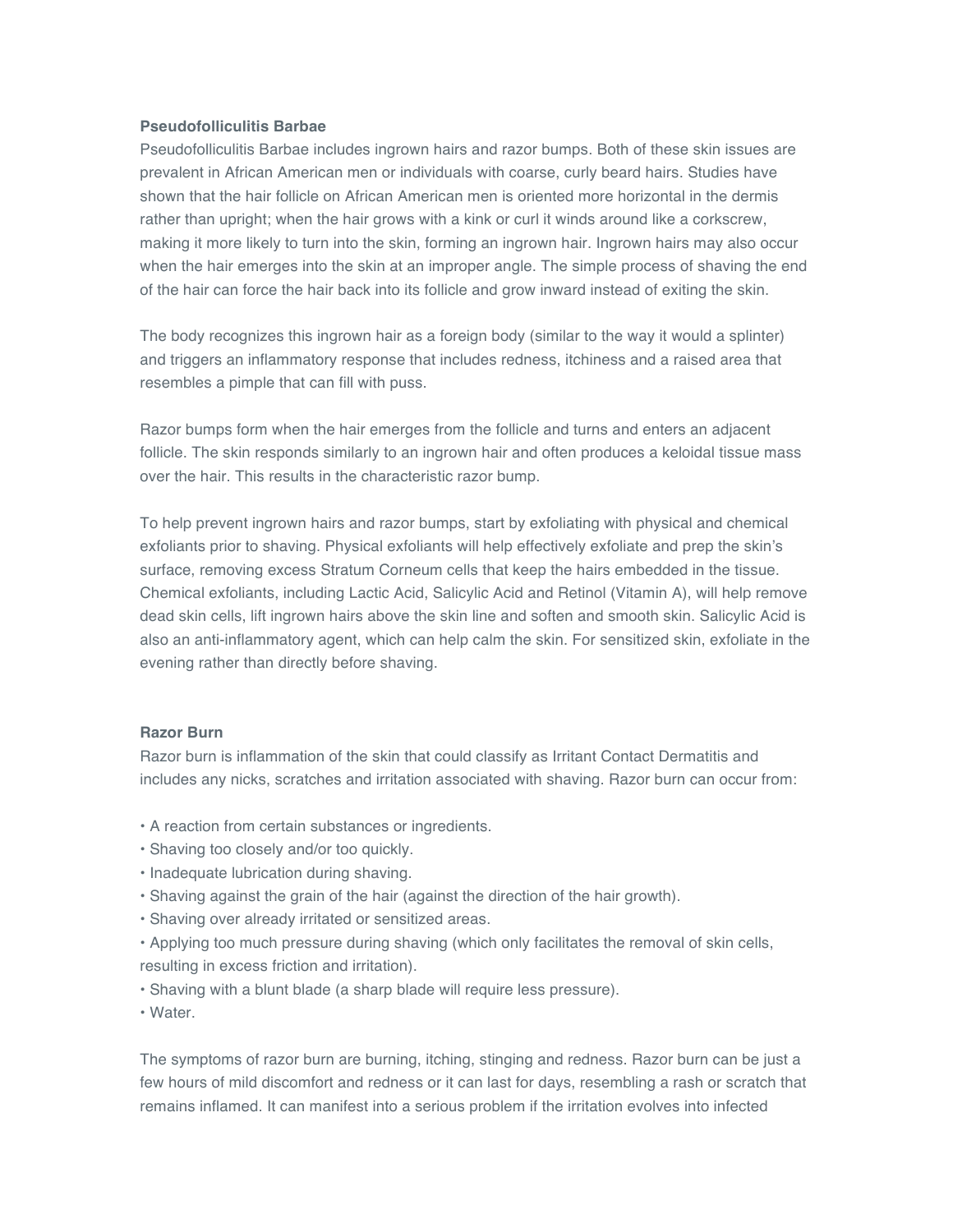breakouts or blisters.

Ingredients including Wheat Germ, Yeast Extract, Tocopherol (Vitamin E and its derivatives), Soybean Oil, Shea butter, Jojoba Seed Oil, Evening Primrose Oil and Silicones will help protect the skin's natural barrier lipid layer, helping to combat the irritation, reddening and mechanical peeling associated with razor burn. Look for products with Licorice, Green Tea, White Tea, Chamomile, Aloe Vera, Panthenol, Caffeine, Bisabolol, Comfrey and Allantoin to calm skin while promoting skin repair and fighting free radical damage.

#### **Coarse, Heavy Beards**

Depending upon genetics, ethnicity and hormones, a male client may have a heavy or tough beard. Heavier beards are more challenging to shave, as the hair shaft offers more resistance, frequently clogs the razor or the razor is not sharp enough to cut through the hair, causing painful scraping and tugging. As such, men with heavier beards are more likely to suffer from stinging, redness, nicks and cuts.

In order to ease the discomfort associated with shaving a heavier beard, the beard must be softened and lifted, and the skin must be protected. Often, products created for coarse beards focus only on softening the beard hairs to facilitate shaving; this is generally accomplished by using a high pH to soften the beard, making it less resistant to the shave. Unfortunately, the alkaline pH can strip the barrier lipids from the skin, leaving skin taut, dry and prone to sensitization. Look for products that contain humectants and conditioning agents to counter any dryness.

Ideally, use a pre-shaving medium that is applied underneath a shaving cream that softens and lifts the beard while protecting the skin. It should provide a cushion between the razor and the skin. The mere application and massaging of a pre-shave medium onto the beard will help lift the beard hairs.

Look for pre-shaving or shaving products that include:

• Camphor: a natural antiseptic that helps firm skin to lift the beard.

• Clove Flower Oil: helps open the pores while softening the beard to prevent scraping and tugging of the hair.

• Glycerin and Sodium Hyaluronate: add additional lubricity and hydration during shaving.

• Wheat Germ Extract and Yeast Extract: combat irritation and redness while reinforcing the barrier lipid layer.

If clients have a heavy, coarse beard, it is feasible for them to shave against the grain (against the hair growth), but only after first shaving with the grain (in the same direction as the hair growth); after the first pass the hair is shorter and less likely to curl back in on itself, minimizing chances for ingrown hairs. After the initial shave with the grain, however, the client must re-apply all necessary shaving mediums before shaving against the grain.